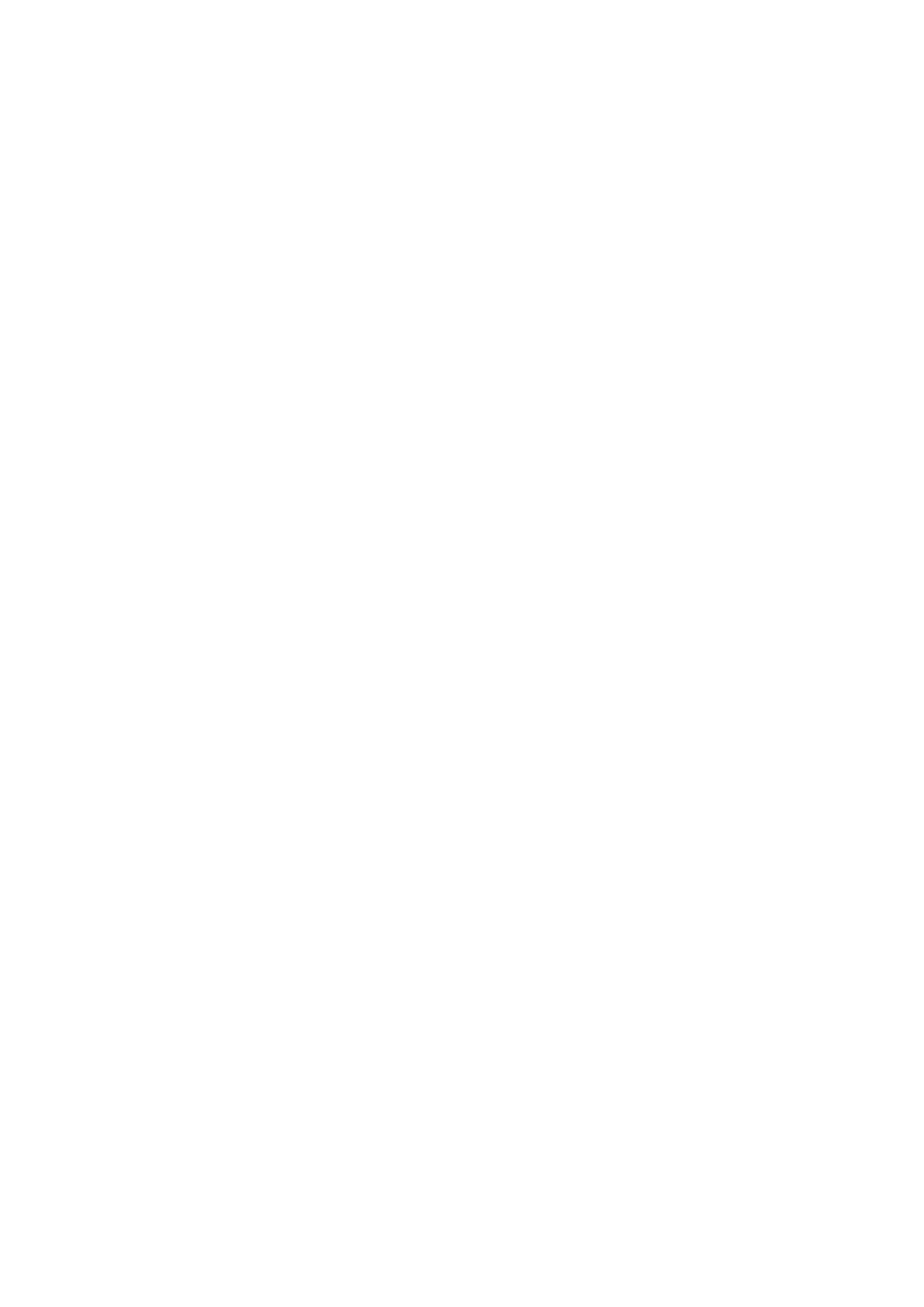

P>0.05; The positive actual state is Positive. (All Diseases): Cortisol Marker



**Figure 1: ROC curve plots of all disease's groups in admixure formed regarding studied markers.**

## **DISCUSSION**

Numerous studies on stress have pointed on several salivary stress biomarkers as indicators of stress reactions. So, salivary cortisol level is brought into relation by the hypothalamic pituitary-adrenal (HPA) axis activation [21]. In addition, because the immunosuppressive effect shown by stress, the level of secretory IgA [22] in saliva is used as a stress reactive biomarker. Estimation the levels of these salivary stress biomarkers (cortisol and IgA) in stressed individuals will aid to know that the stress as a one of the probable causes that explains the change in the levels of these salivary biomarkers. The salivary samples were collected from individuals; aged 15 years and over. The case group was stressed individuals with stress related oro-facial conditions and arranged into five subgroups (cheek biting, RAS, herpes labialis, tongue indentation, and TMJDs), their mean age was 23.94 years. The control group comprised of volunteers without stress, their mean age was 30.10 years. This study showed that there was a non-significant difference between the studied groups regarding gender. This result parallels other study done previously by Kania [23] who revealed that the difference in stress levels between males and females was insignificant.

Salivary cortisol is usually used as a biomarker of stress and related physical or mental diseases [15]. That agrees with the results of this study which show salivary cortisol is a useful biomarker for evaluating psychological stress. The results showed a high reading of salivary cortisol level was registered in comparison with that of the control group. There was a highly significant difference (Asymp. Sig.=0.001) between the study group and control group as shown in table II.

Cheek biting as a linea alba or traumatic ulcer may be Psychological related [24]. The results of this study showed a highly significant difference ( $P = 0.000$ ) was present between the case group of cheek biting and control group. The trimmed mean of salivary cortisol in control group was (83.17ng/ml) while in cheek biting group was (317.72 ng/ml).

Recurrent aphthous stomatitis (RAS) is a usual condition in which ovoid or round painful ulcers occur on the oral mucosa repeatedly. It is considered that psychological disturbances, for example stress and anxiety play an important role in the incidence of RAS [25]. In this study, the association between the salivary cortisol level and RAS was analyzed. The results showed a highly significant difference was accounted in at least at  $P<0.05$ between control group and RAS group. This agrees with a previous study by Karthikeyan et al. [26] who found a high significant cortisol level in the RAS group in comparison with the control group and they suggested that a higher psychological stress level was present in the study group in comparison with the control group indicating that the psychological stress can play a role in the RAS manifestation.

Tongue indentation is a term for the appearance of tongue when indentations are present along the sides (the lateral borders), because of compression of the tongue opposing the adjacent teeth [27]. The results of this study showed  $(P=0.06)$  that can be reported as a significant difference between the case group of tongue indentation and the control group in correlation with the salivary cortisol level. As far as we know, there are no studies considering salivary cortisol level in stressed individuals to compare with the results of the current study.

Recurrent herpes labialis: a form of infection by herpes simplex virus (HSV-1). The reactivation occurs in the presence of aggravating factors and one of these factors is the emotional stress [28]. This result showed that there was a non-significant difference reported between the study group of recurrent herpes labialis and the control group according to the salivary cortisol level. This result disagrees with a previous study by Mehta et al [29] who confirmed that astronaut undertaking a long-duration spaceflight experience both increased latent viral reactivation and changes in diurnal trajectory of salivary cortisol concentrations. The statistical difference between this current study and the previous study may be attributed to a more stress level that the astronauts subjected in comparison with the participants of this study.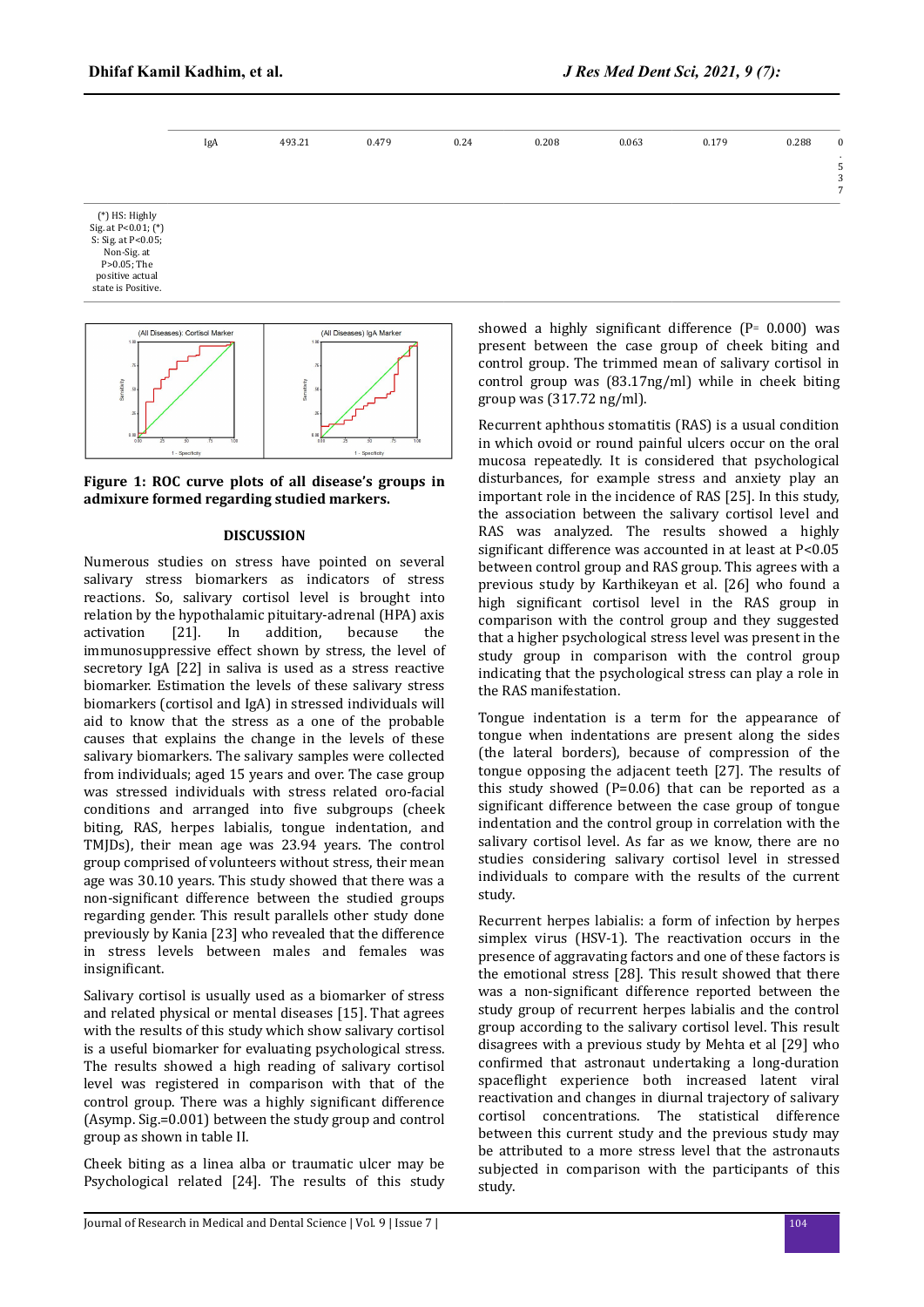The factors that can prolong the symptoms of the temporo-mandibular joint disorders are stress and parafunction [30]. The results of this study showed that there was no significant difference reported between the study group of TMJ disorder and control group in relation with salivary cortisol level. This result is in agreement with Takatsuji et al [31] who observed no significant differences in the concentration of salivary cortisol before and after the student's examination, so these findings suggested that the acute stress because of the examination is not associated with salivary cortisol elevation. While this result disagrees with a previous result by Ali & Hadi [32] who studied salivary cortisol levels in 80 stressor students with a temporo-mandibular disorder and found significantly higher salivary cortisol levels than the controls. The cause of the non-significant difference of the result of this study may be due to the lower number of participants with TMD in comparison.

Considering IgA: There was a non-significant difference (Asy. Sig.꞊ 0.179) in salivary IgA level between the general group of stress and control. This result agrees with a study by Lambert et al [33]. The authors indicated a normal SIgA profile in stressed women who are breast cancer survivors in comparison with women without history of cancer. But, the result of the present study showed that there was a highly significant difference in salivary IgA level between study group of herpes labialis and control group and this is in agreement with a study by Shirtcliff et al [34]. The authors found higher significant HSV-sIgA levels in the physically abused and post institutionalized adolescents than in participants who had a normal rearing background.

In this study, the result showed that there was a nonsignificant difference in salivary IgA level between recurrent aphthous stomatitis group and control group and this disagrees with a previous study by Brozović et al [35] who noted that IgA values in saliva differed significantly in individuals with minor RAU (recurrent aphthous ulceration) during the acute stage in comparison with controls. The cause of the statistical difference with the present study may be because of the collection of all salivary samples was in the acute stage of RAS in the previous study in comparison.

The result of this study showed that there was a nonsignificant difference in salivary IgA level between study group of tongue indentation and control group. Also, the result of this study showed a non-significant difference in salivary IgA level between study subgroups of both of (cheek biting and tongue indentation) and control group. We did not find a study considering salivary IgA level in stressed patients with cheek biting or tongue indentation. The results of this study showed that there was a non-significant difference in salivary IgA level between TMD group and control group and this agrees with a study by Doepel et al [36] who found no significant changes when comparing salivary IgA levels before and after treatment TMD (temporo-mandibular disorder) patients.

## **REFERENCES**

- 1. Maheswari T, Gnanasundaram N. Stress related oral diseases-A research study. Int J Pharm Bio Sci 2010; 1:1-10.
- 2. Bhushan K, Sandhu, PK, Sandhu S. Psychological stress related oral health problems-Dental perspective. IJRID 2014; 4:43-47.
- 3. Kandagal, VS, Shenai P, Chatra L, et al. Effect of stress on oral mucosa. Biol Biomed Rep 2012; 1:13-16.
- 4. Nagabhushana D, Rao BB, Mamatha GP, et al. Stress related oral disorders-A review. J Indian Acad Oral Med Radiol 2004; 16:197.
- 5. Sanadi RM, Vandana, KL. Stress and its implications in periodontics: A review. J Indian Acad Oral Med Radiol 2005; 17:8.
- 6. Makino M, Masaki C, Tomoeda K, et al. The relationship between sleep bruxism behavior and salivary stress biomarker level. Int I Prosthodont 2009; 22.
- 7. Preeti L, Magesh KT, Rajkumar K, et al. Recurrent aphthous stomatitis. J Oral Maxillofac Pathol 2011; 15:252.
- 8. Esguep A. Association between psychological disorders and the presence of Oral lichen planus, burning mouth syndrome and recurrent aphthous stomatitis. Oral Med 2004; 9:1-7.
- 9. Scully C. Oral and maxillofacial medicine: The basis of diagnosis and treatment. E- Book 2008.
- 10. Scott E. Cortisol and stress: How to stay healthy. About. com. Retrieved. 2011; 29.
- 11. Hoehn K, Marieb EN. Human anatomy & physiology. San Francisco: Benjamin Cummings 2010.
- 12. Debono M, Ghobadi C, Rostami-Hodjegan A, et al. Modified-release hydrocortisone to circadian cortisol profiles. J Clin Endocrinol Metab 2009; 94:1548-1554.
- 13. Dickerson SS, Kemeny ME. Acute stressors and cortisol responses: A theoretical integration and synthesis of laboratory research. Psychol Bull 2004; 130:355.
- 14. Gröschl, Michael. Current status of salivary hormone analysis. Clin chem 2008; 54:1759-1769.
- 15. Hellhammer DH, Wüst S, Kudielka BM. Salivary cortisol as a biomarker in stress research. Psychoneuroendocrinol 2009; 34:163-171.
- 16. Fagarasan S, Honjo T. Intestinal IgA synthesis: regulation of front-line body defences. Nat Rev Immunol 2003;3(1):63.
- 17. Cohen S, Miller GE, Rabin BS. Psychological stress and antibody response to immunization: A critical review of the human literature. Psychosomatic Med 2001; 63:7-18.
- 18. Junqueira LCU, Carneiro J. Basic histology. Mcgraw-Hill 2003.
- 19. Holmgren J, Czerkinsky C. Mucosal immunity and vaccines. Nat Med 2005; 11:S45-53.
- 20. Ng V, Koh D, Mok BY, et al. Salivary biomarkers associated with academic assessment stress among